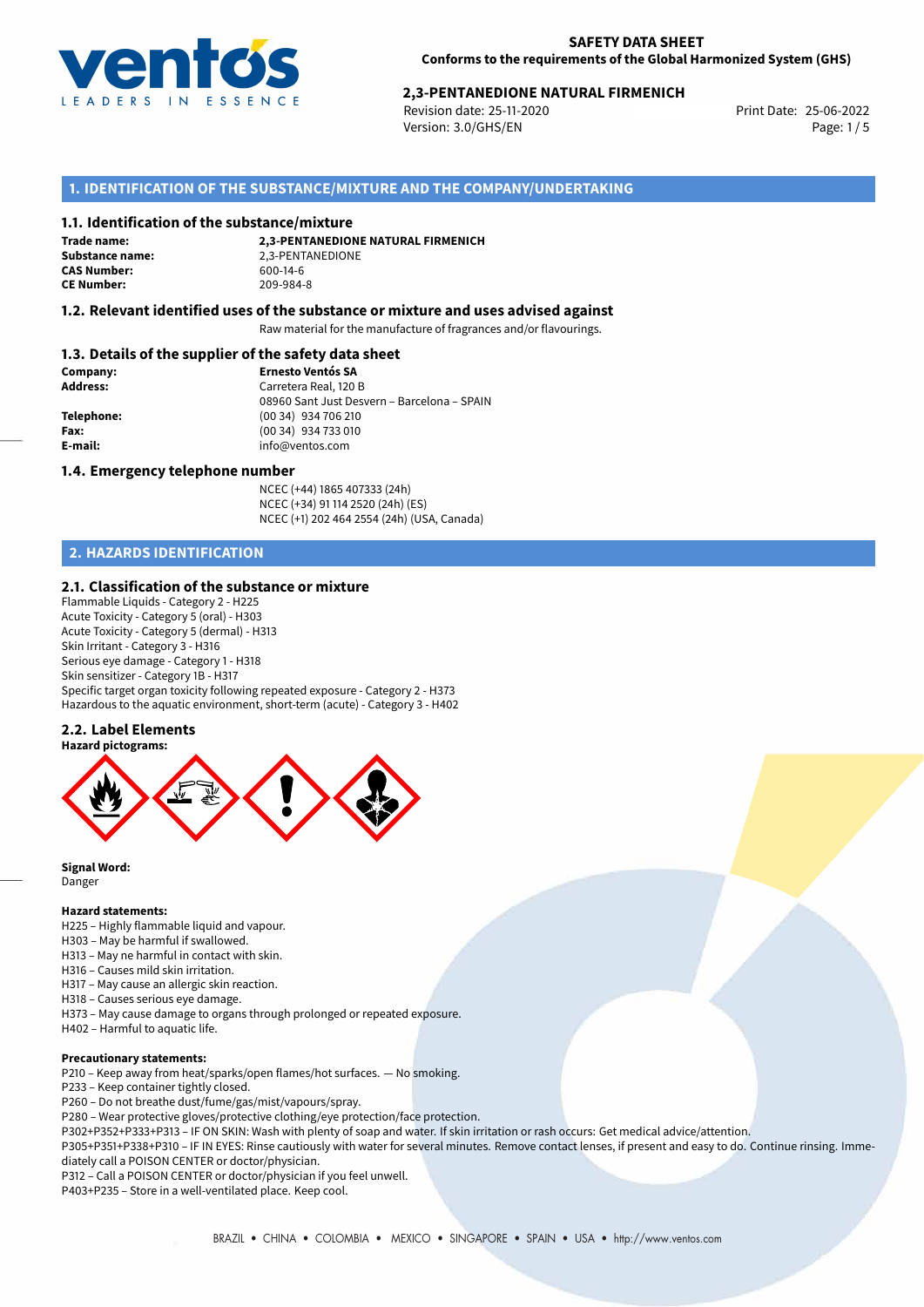

# 25-06-2022 **2,3-PENTANEDIONE NATURAL FIRMENICH**

Revision date: 25-11-2020 Version: 3.0/GHS/EN Page: 2 / 5

# **2.3. Other hazards**

No Information available

# **3. COMPOSITION/INFORMATION ON INGREDIENTS**

# **3.1. Substances**

| Chemical name: |  |
|----------------|--|
| CAS number:    |  |
| EC number:     |  |

2.3-PENTANEDIONE  $600-14-6$ 209-984-8

### **Hazardous constituents:**

| <b>Chemical Name</b> | % (w/w)   | <b>CAS No</b><br><b>EC No</b> | <b>Classification according to GHS</b>                                                                                                                                                                                                                                                                                                                                                                                     |
|----------------------|-----------|-------------------------------|----------------------------------------------------------------------------------------------------------------------------------------------------------------------------------------------------------------------------------------------------------------------------------------------------------------------------------------------------------------------------------------------------------------------------|
| 2.3-PENTANEDIONE     | $\geq$ 50 | 600-14-6<br>209-984-8         | Flammable Liquids - Category 2 - H225<br>Acute Toxicity - Category 5 (oral) - H303<br>Acute Toxicity - Category 5 (dermal) - H313<br>Skin Irritant - Category 3 - H316<br>Serious eye damage - Category 1 - H318<br>Skin sensitizer - Category 1B - H317<br>Specific target organ toxicity following repeated exposure - Category 2 - H373<br>Hazardous to the aquatic environment, short-term (acute) - Category 3 - H402 |

[See the full text of the hazard statements in section 16.](#page-4-0)

# **3.2. Mixtures**

Not applicable.

# **4. FIRST-AID MEASURES**

# **4.1. Description of necessary first aid measures**

| Ingestion:    | Rinse mouth with water.<br>Obtain medical advice.<br>Keep at rest. Do not induce vomiting.                                                           |
|---------------|------------------------------------------------------------------------------------------------------------------------------------------------------|
| Eye contact:  | In case of contact with eyes, rinse immediately with plenty of water for at least 15 minutes and seek medical advice.                                |
| Inhalation:   | Remove person to fresh air and keep at rest.<br>Seek immediate medical advice.                                                                       |
| Skin contact: | Take off immediately all contaminated clothing.<br>Thoroughly wash affected skin with soap and water.<br>Seek medical attention if symptoms persist. |

### **4.2. Most important symptoms and effects, both acute and delayed**

No information available.

**4.3. Indication of any immediate medical attention and special treatment needed**

No information available.

# **5. FIRE-FIGHTING MEASURES**

## **5.1. Extinguishing Media**

Water spray, carbon dioxide, dry chemical powder or appropriate foam. For safety reasons do not use full water jet.

#### **5.2. Special hazards arising from the substance or mixture**

Known or Anticipated Hazardous Products of Combustion: Emits toxic fumes under fire conditions.

## **5.3. Advice for firefighters**

High temperatures can lead to high pressures inside closed containers. Avoid inhalation of vapors that are created. Use appropriate respiratory protection. Do not allow spillage of fire to be poured into drains or watercourses. Wear self-contained breathing apparatus and protective clothing.

# **6. ACCIDENTAL RELEASE MEASURES**

# **6.1. Personal precautions, protective equipment and emergency procedures**

Evacuate surronding areas. Ensure adequate ventilation. Keep unnecessary and unprotected personnel from entering. Do not breathe vapor/spray. Avoid contact with skin and eyes. Information regarding personal protective measures: see section 8.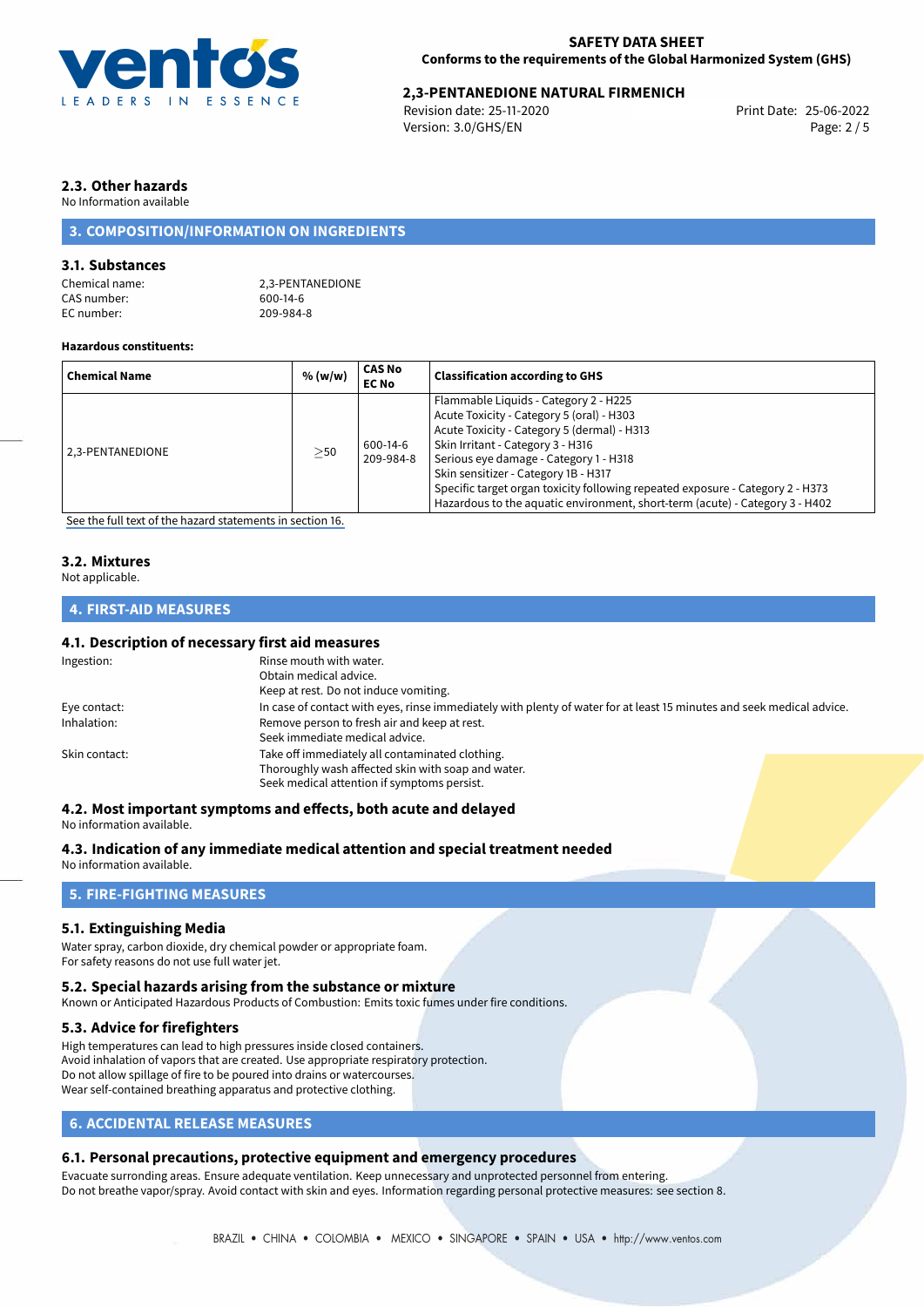

# 25-06-2022 **2,3-PENTANEDIONE NATURAL FIRMENICH**

Revision date: 25-11-2020 Version: 3.0/GHS/EN Page: 3 / 5

# **6.2. Environmental precautions**

To avoid possible contamination of the environment, do not discharge into any drains, surface waters or groundwaters.

## **6.3. Methods and materials for containment and cleaning up**

Cover with an inert, inorganic, non-combustible absorbent material (e.g. dry-lime, sand, soda ash). Place in covered containers using non-sparking tools and transport outdoors. Avoid open flames or sources of ignition (e.g. pilot lights on gas hot water heater). Ventilate area and wash spill site after material pickup is complete.

## **6.4. Reference to other sections**

Information regarding exposure controls, personal protection and disposal considerations can be found in sections 8 and 13.

# **7. HANDLING AND STORAGE**

## **7.1. Precautions for safe handling**

Do not store or handle this material near food or drinking water. Do not smoke. Avoid contact with the eyes, skin and clothing. Wear protective clothing and use glasses. Observe the rules of safety and hygiene at work. Keep in the original container or an alternative made from a compatible material.

## **7.2. Conditions for safe storage, including any incompatibilities**

Store in tightly closed and preferably full containers in a cool, dry and ventilated area, protected from light. Keep away from sources of ignition (e.g. hot surfaces, sparks, flame and static discharges). Keep away from incompatible materials (see section 10).

# **7.3. Specific end use(s)**

No information available.

# **8. EXPOSURE CONTROLS AND PERSONAL PROTECTION**

## **8.1. Control parameters**

Components with occupational exposure limits: None known.

#### **8.2. Exposure controls**

Measures should be taken to prevent materials from being splashed into the body. Provide adequate ventilation, according to the conditions of use. Use a mechanical exhaust if required.

# **8.3. Individual protection measures, such as personal protective equipment**

| Eye/Face protection:             | Chemical safety goggles are recommended. Wash contaminated goggles before reuse.                                                            |
|----------------------------------|---------------------------------------------------------------------------------------------------------------------------------------------|
| Hand Protection:                 | Chemical-resistant gloves are recommended. Wash contaminated gloves before reuse.                                                           |
| Body protection:                 | Personal protective equipment for the body should be selected based on the task being performed and the risks<br>involved.                  |
| Respiratory Protection:          | In case of insufficient ventilation, use suitable respiratory equipment.                                                                    |
| Environmental exposure controls: | Emissions from ventilation or process equipment should be checked to ensure they comply with environmental<br>protection legislation.       |
|                                  | In some cases, filters or engineering modifications to the process equipment will be necessary to reduce emissions to<br>acceptable levels. |

# **9. PHYSICAL AND CHEMICAL PROPERTIES**

## **9.1. Information on basic physical and chemical properties**

| Appearance:                         | Liguid               |
|-------------------------------------|----------------------|
| Colour:                             | Conforms to standard |
| Odour:                              | Conforms to standard |
| Odour theshold:                     | Not determined       |
| pH:                                 | Not determined       |
| Melting point/freezing point:       | $-52$                |
| Boling point/boiling range $(°C)$ : | 108                  |
| Flash point:                        | $18^{\circ}$ C       |
| Evaporation rate:                   | Not determined       |
| Flammability:                       | Not determined       |
| Lower flammability/Explosive limit: | Not determined       |
| Upper flammability/Explosive limit: | Not determined       |
| Vapour pressure:                    | Not determined       |
| Vapour Density:                     | Not determined       |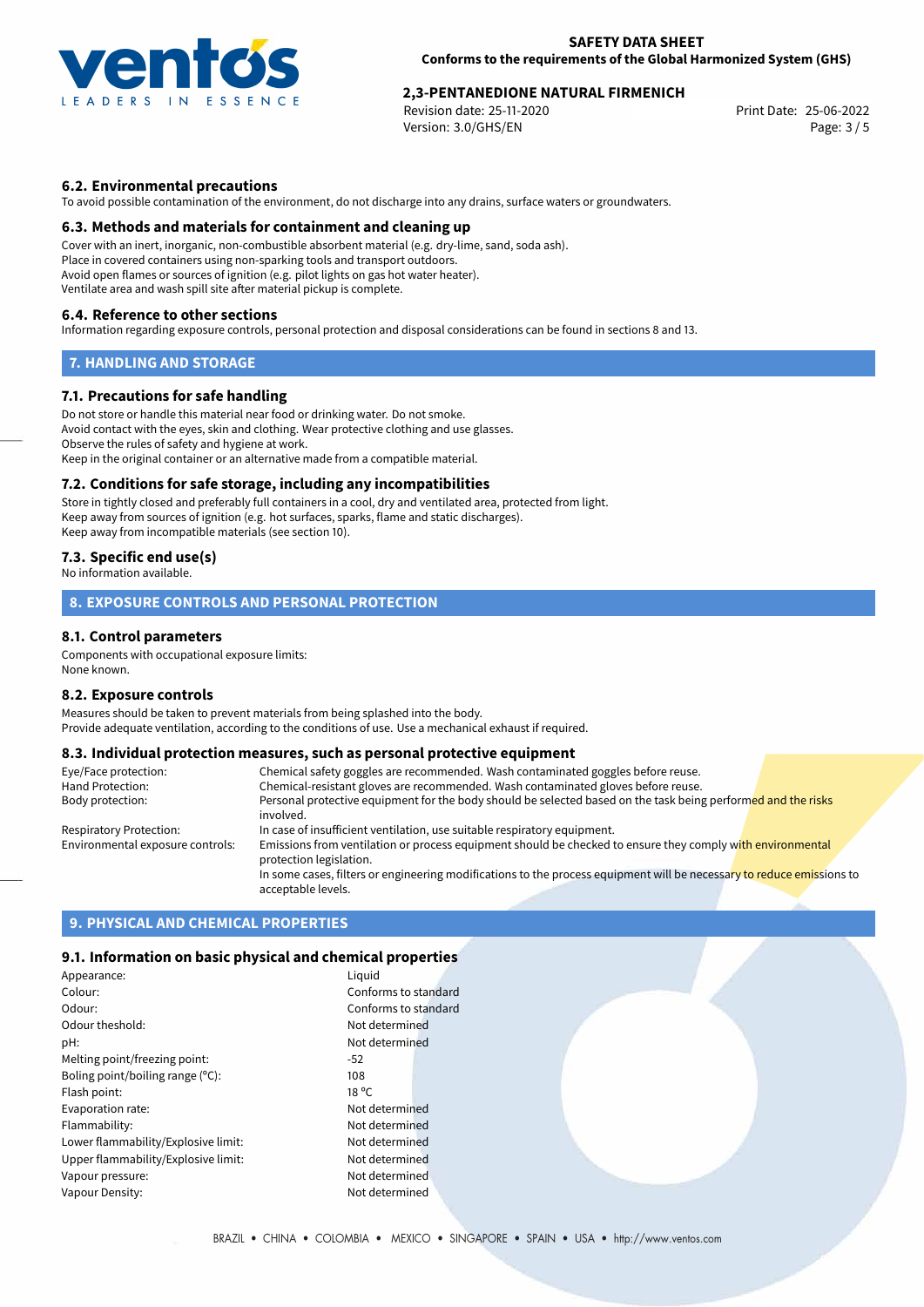

# 25-06-2022 **2,3-PENTANEDIONE NATURAL FIRMENICH**

Revision date: 25-11-2020 Version: 3.0/GHS/EN Page: 4 / 5

- Density: 0,953−0,968 g/mL (20°C)<br>Relative density: 0,953−0,968 (20°C) Relative density: 0,953*−*0,968 (20ºC) Solubility in other solvents: SOLUBLE IN ETHANOL Partition coefficient n-octanol/water: Not determined Auto-ignition temperature: Not determined Decomposition temperature: Not determined Viscosity, dynamic: Not determined Viscosity, kinematic: Not determined Explosive properties: Not determined Oxidising properties: NONE EXPECTED
	- **INSOLUBLE IN WATER**

# **10. STABILITY AND REACTIVITY**

# **10.1. Reactivity**

No hazardous reactions if stored and handled as prescribed/indicated.

#### **10.2. Chemical stability**

The product is stable if stored and handled as prescribed/indicated.

#### **10.3. Possibility of hazardous reactions**

No hazardous reactions if stored and handled as prescribed/indicated.

## **10.4. Conditions to Avoid**

Conditions to Avoid: Excessive heat, flame or other ignition sources.

# **10.5. Incompatible materials**

Avoid contact with strong acids and bases and oxidizing agents.

### **10.6. Hazardous decomposition products**

During combustion may form carbon monoxide and unidentified organic compounds.

# **11. TOXICOLOGICAL INFORMATION**

| May be harmful if swallowed. May ne harmful in contact with skin.         |                                                                    |
|---------------------------------------------------------------------------|--------------------------------------------------------------------|
| Causes mild skin irritation.                                              |                                                                    |
| Causes serious eye damage.                                                |                                                                    |
| May cause an allergic skin reaction.                                      |                                                                    |
| Based on the data available, the criteria for classification are not met. |                                                                    |
| Based on the data available, the criteria for classification are not met. |                                                                    |
| Based on the data available, the criteria for classification are not met. |                                                                    |
| Based on the data available, the criteria for classification are not met. |                                                                    |
|                                                                           |                                                                    |
| Based on the data available, the criteria for classification are not met. |                                                                    |
|                                                                           | May cause damage to organs through prolonged or repeated exposure. |

# **12. ECOLOGICAL INFORMATION**

### **12.1. Toxicity**

**Assessment:** Harmful to aquatic life. **Experimental/calculated data:** No information available.

#### **12.2. Degradability** No information available.

**12.3. Bioaccumulative potential** No information available.

#### **12.4. Soil mobility** No information available.

# **12.5. Other adverse effects**

See also sections 6, 7, 13 and 15 Do not allow to get into waste water or waterways.